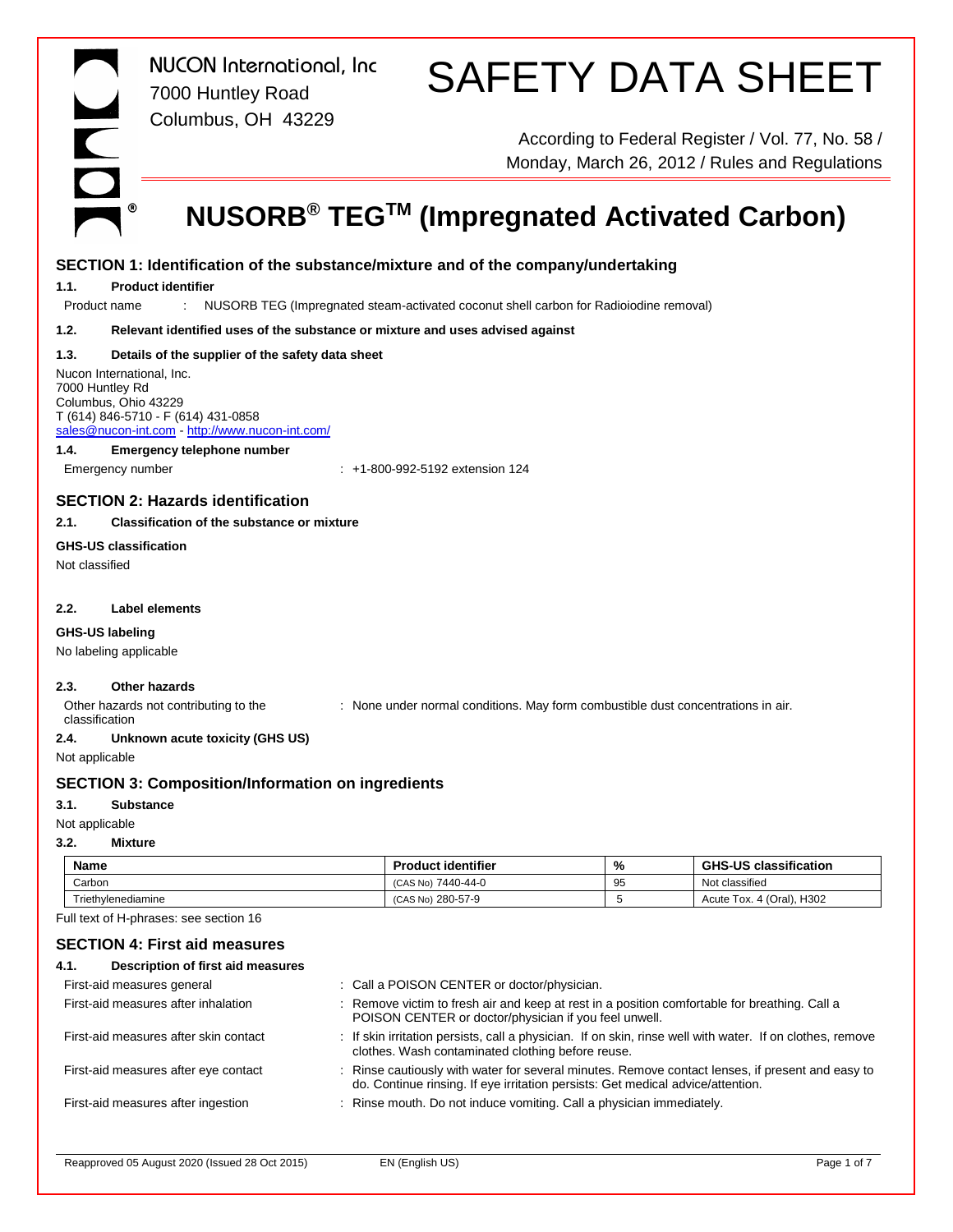|                                                                                                                                                     | <b>NUCON</b> International, Inc<br>7000 Huntley Road<br>Columbus, OH 43229                                        |                                                                        | <b>SAFETY DATA SHEET</b>                                                                                                                                                                                                                                                                                                                                |  |  |
|-----------------------------------------------------------------------------------------------------------------------------------------------------|-------------------------------------------------------------------------------------------------------------------|------------------------------------------------------------------------|---------------------------------------------------------------------------------------------------------------------------------------------------------------------------------------------------------------------------------------------------------------------------------------------------------------------------------------------------------|--|--|
| DN                                                                                                                                                  |                                                                                                                   |                                                                        | According to Federal Register / Vol. 77, No. 58 /<br>Monday, March 26, 2012 / Rules and Regulations                                                                                                                                                                                                                                                     |  |  |
|                                                                                                                                                     |                                                                                                                   |                                                                        | NUSORB <sup>®</sup> TEG <sup>™</sup> (Impregnated Activated Carbon)                                                                                                                                                                                                                                                                                     |  |  |
| 4.2.                                                                                                                                                | Most important symptoms and effects, both acute and delayed<br>Symptoms/injuries after inhalation                 |                                                                        | : May cause irritation to the respiratory tract, sneezing, coughing, burning sensation of throat<br>with constricting sensation of the larynx and difficulty in breathing.                                                                                                                                                                              |  |  |
| Symptoms/injuries after skin contact<br>Symptoms/injuries after eye contact                                                                         |                                                                                                                   | : Slight irritation.<br>: Causes serious eye irritation.               |                                                                                                                                                                                                                                                                                                                                                         |  |  |
| 4.3.                                                                                                                                                | Indication of any immediate medical attention and special treatment needed<br>No additional information available |                                                                        |                                                                                                                                                                                                                                                                                                                                                         |  |  |
|                                                                                                                                                     | <b>SECTION 5: Firefighting measures</b>                                                                           |                                                                        |                                                                                                                                                                                                                                                                                                                                                         |  |  |
| 5.1.<br>Suitable extinguishing media                                                                                                                | <b>Extinguishing media</b>                                                                                        | : Dry powder. Water spray. Foam.                                       |                                                                                                                                                                                                                                                                                                                                                         |  |  |
| 5.2.                                                                                                                                                | Special hazards arising from the substance or mixture                                                             |                                                                        |                                                                                                                                                                                                                                                                                                                                                         |  |  |
| Explosion hazard                                                                                                                                    |                                                                                                                   |                                                                        | : Avoid raising powdered materials into airborne dust, creating an explosion hazard.                                                                                                                                                                                                                                                                    |  |  |
| 5.3.                                                                                                                                                | <b>Advice for firefighters</b>                                                                                    |                                                                        |                                                                                                                                                                                                                                                                                                                                                         |  |  |
| Firefighting instructions<br>: Evacuate area. Eliminate all ignition sources if safe to do so. Exercise caution when fighting<br>any chemical fire. |                                                                                                                   |                                                                        |                                                                                                                                                                                                                                                                                                                                                         |  |  |
| Protection during firefighting                                                                                                                      |                                                                                                                   | : Do not attempt to take action without suitable protective equipment. |                                                                                                                                                                                                                                                                                                                                                         |  |  |
|                                                                                                                                                     | <b>SECTION 6: Accidental release measures</b>                                                                     |                                                                        |                                                                                                                                                                                                                                                                                                                                                         |  |  |
| 6.1.                                                                                                                                                | Personal precautions, protective equipment and emergency procedures                                               |                                                                        |                                                                                                                                                                                                                                                                                                                                                         |  |  |
| General measures                                                                                                                                    |                                                                                                                   | : May form combustible dust concentrations in air.                     |                                                                                                                                                                                                                                                                                                                                                         |  |  |
| 6.1.1.                                                                                                                                              | For non-emergency personnel<br>No additional information available                                                |                                                                        |                                                                                                                                                                                                                                                                                                                                                         |  |  |
| 6.1.2.                                                                                                                                              | For emergency responders                                                                                          |                                                                        |                                                                                                                                                                                                                                                                                                                                                         |  |  |
| Protective equipment                                                                                                                                |                                                                                                                   | : Avoid breathing dust.                                                |                                                                                                                                                                                                                                                                                                                                                         |  |  |
| Emergency procedures                                                                                                                                |                                                                                                                   | Stop release.                                                          |                                                                                                                                                                                                                                                                                                                                                         |  |  |
| 6.2.<br>Avoid release to the environment.                                                                                                           | <b>Environmental precautions</b>                                                                                  |                                                                        |                                                                                                                                                                                                                                                                                                                                                         |  |  |
| 6.3.                                                                                                                                                | Methods and material for containment and cleaning up                                                              |                                                                        |                                                                                                                                                                                                                                                                                                                                                         |  |  |
| Methods for cleaning up                                                                                                                             |                                                                                                                   |                                                                        | : On land, sweep or shovel into suitable containers. Flush spill area with water spray.                                                                                                                                                                                                                                                                 |  |  |
| 6.4.                                                                                                                                                | Reference to other sections<br>No additional information available                                                |                                                                        |                                                                                                                                                                                                                                                                                                                                                         |  |  |
|                                                                                                                                                     | <b>SECTION 7: Handling and storage</b>                                                                            |                                                                        |                                                                                                                                                                                                                                                                                                                                                         |  |  |
| 7.1.                                                                                                                                                | <b>Precautions for safe handling</b>                                                                              |                                                                        |                                                                                                                                                                                                                                                                                                                                                         |  |  |
|                                                                                                                                                     | Additional hazards when processed                                                                                 | : Avoid dust formation. Do not breathe dust.                           |                                                                                                                                                                                                                                                                                                                                                         |  |  |
| Precautions for safe handling                                                                                                                       |                                                                                                                   |                                                                        | No open flames. No smoking. Use only outdoors or in a well-ventilated area. Do not get in<br>eyes, on skin, or on clothing. Do not breathe dust. Avoid contact during pregnancy/while<br>nursing. Use personal protective equipment as required. Avoid dust formation. Eliminate all<br>ignition sources if safe to do so. Use only non-sparking tools. |  |  |
| Hygiene measures                                                                                                                                    |                                                                                                                   | out of the workplace.                                                  | Do not eat, drink or smoke when using this product. Wash hands thoroughly after handling.<br>Wash contaminated clothing before reuse. Contaminated work clothing should not be allowed                                                                                                                                                                  |  |  |
| 7.2.                                                                                                                                                | Conditions for safe storage, including any incompatibilities                                                      |                                                                        |                                                                                                                                                                                                                                                                                                                                                         |  |  |
| <b>Technical measures</b>                                                                                                                           |                                                                                                                   |                                                                        | : Comply with applicable regulations.                                                                                                                                                                                                                                                                                                                   |  |  |
| Storage conditions                                                                                                                                  |                                                                                                                   |                                                                        | Keep only in the original container in a cool, well ventilated place away from: moisture.                                                                                                                                                                                                                                                               |  |  |
| Incompatible products                                                                                                                               |                                                                                                                   | : Oxidizing agent.                                                     |                                                                                                                                                                                                                                                                                                                                                         |  |  |
|                                                                                                                                                     | Reapproved 05 August 2020 (Issued 28 Oct 2015)                                                                    | EN (English US)                                                        | Page 2 of 7                                                                                                                                                                                                                                                                                                                                             |  |  |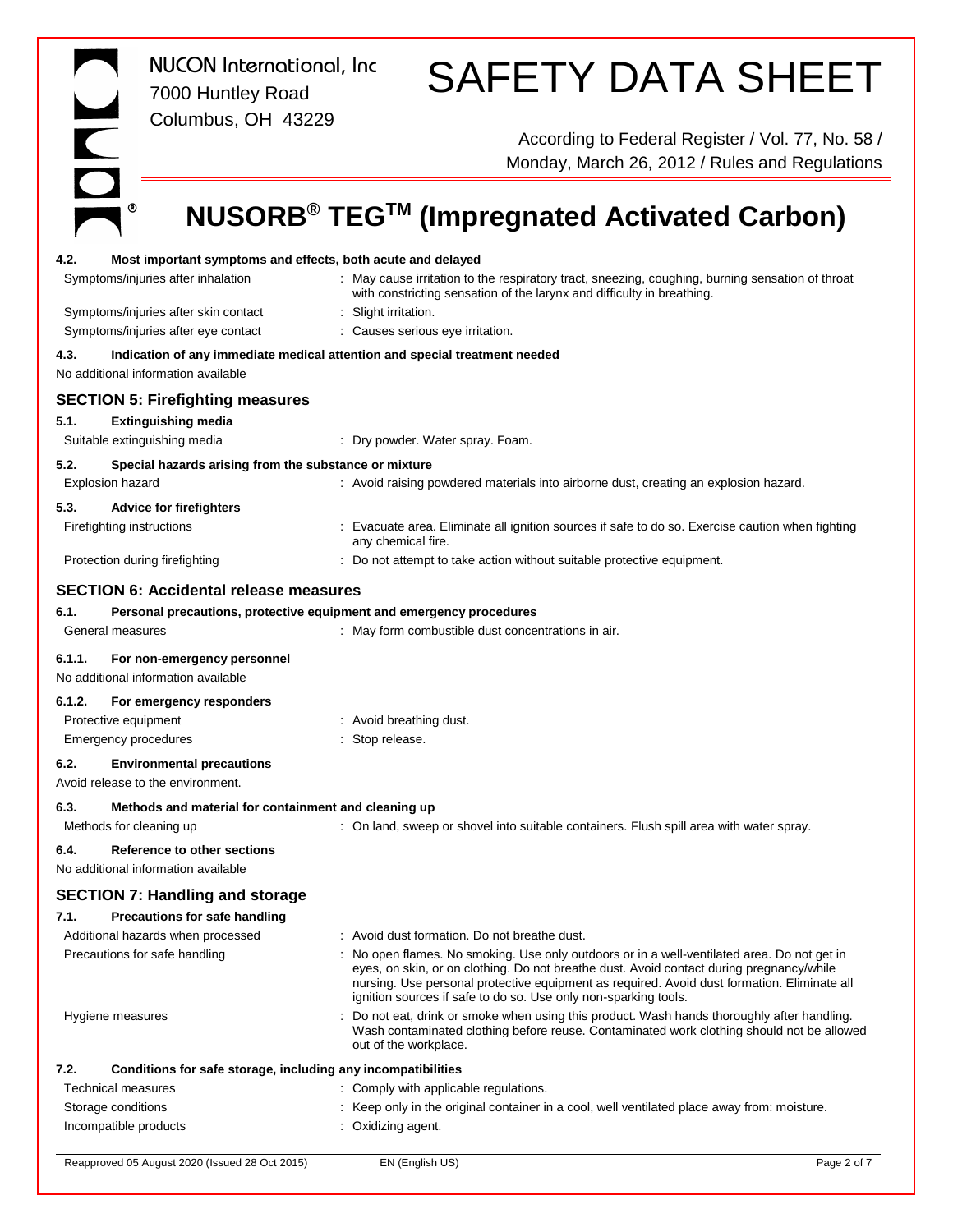

*NUCON International, Inc* 7000 Huntley Road Columbus, OH 43229

# SAFETY DATA SHEET

According to Federal Register / Vol. 77, No. 58 / Monday, March 26, 2012 / Rules and Regulations

# **NUSORB® TEGTM (Impregnated Activated Carbon)**

Storage area : Store in a well-ventilated place. Special rules on packaging **in the container** : Store in a closed container.

# **7.3. Specific end use(s)**

No additional information available

# **SECTION 8: Exposure controls/personal protection**

#### **8.1. Control parameters**

| NUSORB KITEG (Impregnated coconut carbon for Radioiodine removal) (7440-44-0) |                |  |
|-------------------------------------------------------------------------------|----------------|--|
| <b>ACGIH</b>                                                                  | Not applicable |  |
| <b>OSHA</b>                                                                   | Not applicable |  |
| Carbon (7440-44-0)                                                            |                |  |
| <b>ACGIH</b>                                                                  | Not applicable |  |
| <b>OSHA</b>                                                                   | Not applicable |  |

| Triethylenediamine (280-57-9) |                |  |
|-------------------------------|----------------|--|
| <b>ACGIH</b>                  | Not applicable |  |
| <b>OSHA</b>                   | Not applicable |  |

### **8.2. Exposure controls**

| Personal protective equipment | : Wash hands thoroughly after handling.                                                                                                                                    |
|-------------------------------|----------------------------------------------------------------------------------------------------------------------------------------------------------------------------|
| Eye protection                | : Chemical goggles or face shield.                                                                                                                                         |
| Skin and body protection      | : Wear suitable protective clothing.                                                                                                                                       |
| Respiratory protection        | : In case of inadequate ventilation wear respiratory protection. Where exposure through<br>inhalation may occur from use, respiratory protection equipment is recommended. |
| Consumer exposure controls    | : Avoid contact during pregnancy/while nursing.                                                                                                                            |
| Other information             | : Do not breathe dust. Do not eat, drink or smoke when using this product.                                                                                                 |

## **SECTION 9: Physical and chemical properties**

## **9.1. Information on basic physical and chemical properties**

| Physical state                              | : Solid                    |
|---------------------------------------------|----------------------------|
| Appearance                                  | granular. Pellets/tablets. |
| Color                                       | : Black dark gray          |
| Odor                                        | : odorless                 |
| Odor threshold                              | : No data available        |
| рH                                          | : No data available        |
| Relative evaporation rate (butyl acetate=1) | No data available<br>÷     |
| Melting point                               | : 3550 °C                  |
| Freezing point                              | : No data available        |
| Boiling point                               | : No data available        |
| Flash point                                 | : No data available        |
| Auto-ignition temperature                   | : 450 °C                   |
| Decomposition temperature                   | : No data available        |
| Flammability (solid, gas)                   | : No data available        |
| Vapor pressure                              | : No data available        |
| Relative vapor density at 20 °C             | : No data available        |
|                                             |                            |

Reapproved 05 August 2020 (Issued 28 Oct 2015) EN (English US) Page 3 of 7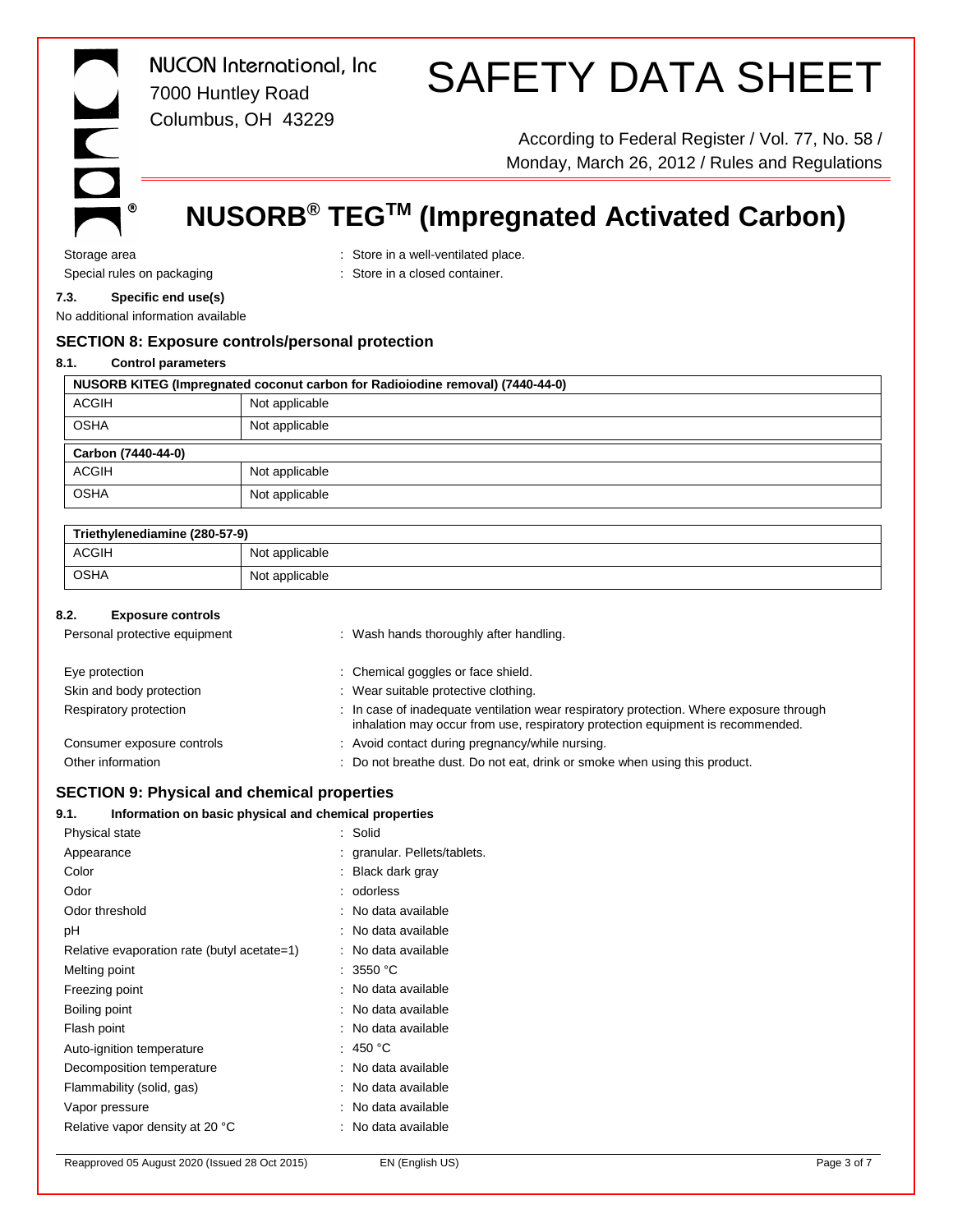INC  $^\circledR$  *NUCON International, Inc* 7000 Huntley Road Columbus, OH 43229

# SAFETY DATA SHEET

According to Federal Register / Vol. 77, No. 58 / Monday, March 26, 2012 / Rules and Regulations

# **NUSORB® TEGTM (Impregnated Activated Carbon)**

| Relative density            | : No data available   |
|-----------------------------|-----------------------|
| Specific gravity / density  | : $400 - 600$ g/l     |
| Solubility                  | : insoluble in water. |
| Log Pow                     | : No data available   |
| Log Kow                     | : No data available   |
| Viscosity, kinematic        | : No data available   |
| Viscosity, dynamic          | : No data available   |
| <b>Explosive properties</b> | : No data available.  |
| Oxidizing properties        | : No data available.  |
| <b>Explosion limits</b>     | : No data available   |
|                             |                       |

#### **9.2. Other information**

VOC content  $\cdot$   $\cdot$  1 % by volume

# **SECTION 10: Stability and reactivity**

#### **10.1. Reactivity**

No additional information available

#### **10.2. Chemical stability**

Stable under normal conditions.

#### **10.3. Possibility of hazardous reactions**

No additional information available

#### **10.4. Conditions to avoid**

Moisture. Avoid dust formation.

#### **10.5. Incompatible materials**

Strong oxidizers. Fluorine. Halogens. Peroxides. Oxygen.

## **10.6. Hazardous decomposition products**

Carbon monoxide. Carbon dioxide. Nitrogen oxides. Potassium oxides.

#### **SECTION 11: Toxicological information**

#### **11.1. Information on toxicological effects**

| Acute toxicity                                   | : Not classified           |             |
|--------------------------------------------------|----------------------------|-------------|
| Carbon (7440-44-0)                               |                            |             |
| LD50 oral rat                                    | > 10000 mg/kg              |             |
| Triethylenediamine (280-57-9)                    |                            |             |
| LD50 oral rat                                    | 1700 mg/kg                 |             |
| LD50 dermal rabbit                               | 3200 mg/kg                 |             |
| ATE US (oral)                                    | 1700.000 mg/kg body weight |             |
| ATE US (dermal)                                  | 3200.000 mg/kg body weight |             |
| Skin corrosion/irritation                        | : Not classified           |             |
| Serious eye damage/irritation                    | : Not classified           |             |
| Respiratory or skin sensitization                | : Not classified           |             |
| Germ cell mutagenicity                           | : Not classified           |             |
| Carcinogenicity                                  | : Not classified           |             |
| Reproductive toxicity                            | : Not classified           |             |
| Specific target organ toxicity (single exposure) | : Not classified           |             |
| Reapproved 05 August 2020 (Issued 28 Oct 2015)   | EN (English US)            | Page 4 of 7 |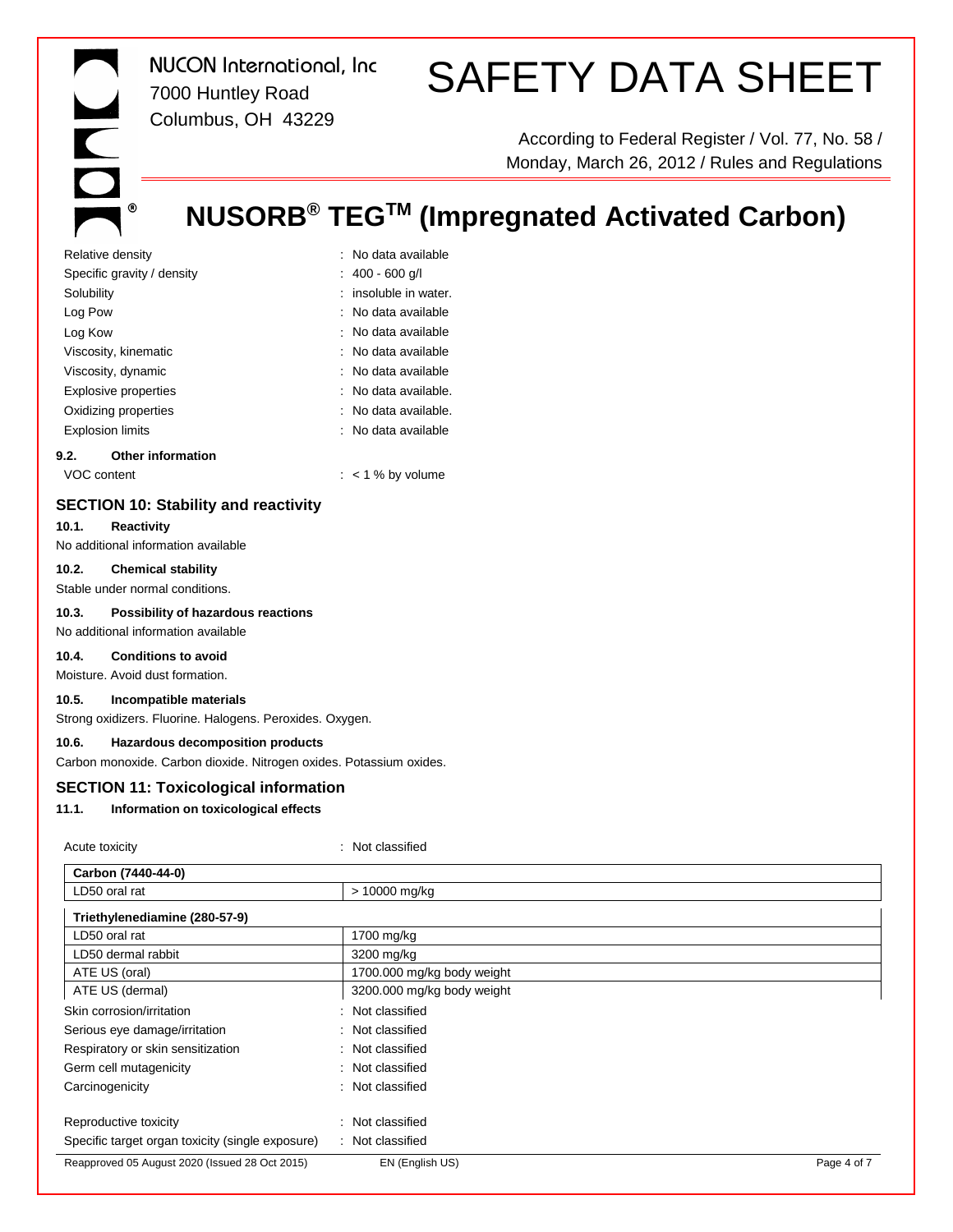| <b>NUCON</b> International, Inc.<br>7000 Huntley Road<br>Columbus, OH 43229                                                               | <b>SAFETY DATA SHEET</b>                                                                                                                                                                                                                                                  |  |  |
|-------------------------------------------------------------------------------------------------------------------------------------------|---------------------------------------------------------------------------------------------------------------------------------------------------------------------------------------------------------------------------------------------------------------------------|--|--|
| $\overline{\mathbf{C}}$                                                                                                                   | According to Federal Register / Vol. 77, No. 58 /<br>Monday, March 26, 2012 / Rules and Regulations                                                                                                                                                                       |  |  |
|                                                                                                                                           | NUSORB <sup>®</sup> TEG <sup>™</sup> (Impregnated Activated Carbon)                                                                                                                                                                                                       |  |  |
| Specific target organ toxicity (repeated<br>exposure)                                                                                     | : Not classified                                                                                                                                                                                                                                                          |  |  |
| Aspiration hazard<br>Potential Adverse human health effects and                                                                           | : Not classified<br>: Harmful if swallowed. Harmful if inhaled.                                                                                                                                                                                                           |  |  |
| symptoms<br>Symptoms/injuries after inhalation                                                                                            | : May cause irritation to the respiratory tract, sneezing, coughing, burning sensation of throat<br>with constricting sensation of the larynx and difficulty in breathing.                                                                                                |  |  |
| Symptoms/injuries after skin contact<br>Symptoms/injuries after eye contact                                                               | : Slight irritation.<br>: Causes serious eye irritation.                                                                                                                                                                                                                  |  |  |
| <b>SECTION 12: Ecological information</b><br>12.1.<br><b>Toxicity</b><br>Ecology - water                                                  | : Harmful to aquatic life. Toxic to aquatic life. May cause long lasting harmful effects to aquatic<br>life. Harmful to aquatic life with long lasting effects. Toxic to aquatic life with long lasting effects.<br>Very toxic to aquatic life with long lasting effects. |  |  |
| Triethylenediamine (280-57-9)                                                                                                             |                                                                                                                                                                                                                                                                           |  |  |
| LC50 fish 1                                                                                                                               | 1510 - 1980 mg/l (Exposure time: 96 h - Species: Pimephales promelas [flow-through])                                                                                                                                                                                      |  |  |
| Persistence and degradability<br>12.2.                                                                                                    |                                                                                                                                                                                                                                                                           |  |  |
| Carbon (7440-44-0)                                                                                                                        |                                                                                                                                                                                                                                                                           |  |  |
| Persistence and degradability                                                                                                             | Not established.                                                                                                                                                                                                                                                          |  |  |
| 12.3.<br><b>Bioaccumulative potential</b>                                                                                                 |                                                                                                                                                                                                                                                                           |  |  |
| Carbon (7440-44-0)                                                                                                                        |                                                                                                                                                                                                                                                                           |  |  |
| Bioaccumulative potential                                                                                                                 | Not established.                                                                                                                                                                                                                                                          |  |  |
| 12.4.<br><b>Mobility in soil</b><br>No additional information available                                                                   |                                                                                                                                                                                                                                                                           |  |  |
| 12.5.<br>Other adverse effects<br>Effect on ozone layer                                                                                   | Î.                                                                                                                                                                                                                                                                        |  |  |
| Effect on the global warming                                                                                                              | : No known ecological damage caused by this product.                                                                                                                                                                                                                      |  |  |
| <b>SECTION 13: Disposal considerations</b><br>13.1.<br>Waste treatment methods<br>Waste disposal recommendations                          | : Dispose of contents/container to meet all regulations.                                                                                                                                                                                                                  |  |  |
| <b>SECTION 14: Transport information</b><br>In accordance with DOT<br>Not evaluated<br><b>Additional information</b><br>Other information | : No supplementary information available.                                                                                                                                                                                                                                 |  |  |
| <b>ADR</b><br>No additional information available                                                                                         |                                                                                                                                                                                                                                                                           |  |  |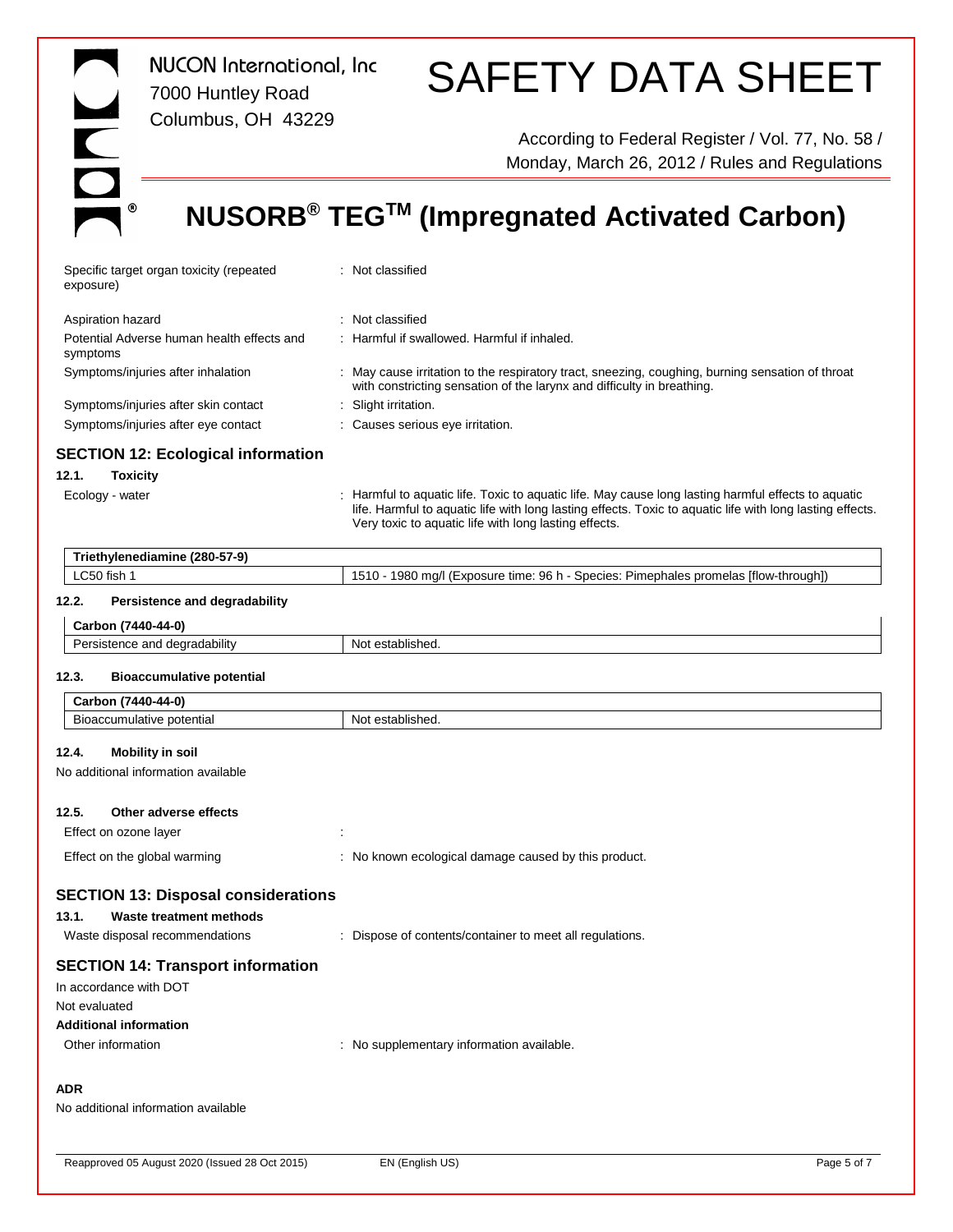

*NUCON International, Inc* 7000 Huntley Road Columbus, OH 43229

# SAFETY DATA SHEET

According to Federal Register / Vol. 77, No. 58 / Monday, March 26, 2012 / Rules and Regulations

# **NUSORB® TEGTM (Impregnated Activated Carbon)**

#### **Transport by sea**

Not classified as Dangerous Goods by the criteria of the International Maritime Dangerous Goods (IMDG) Code Special Provision 925 for transport by sea; this carbon is made by a steam activation process.

#### **Air transport**

Not classified as Dangerous Goods by the criteria of the International Air Transport Association (IATA) Dangerous Goods Regulations Special Provision A.3 for transport by air; when tested according to the United Nations Transport of Dangerous Goods test protocol this carbon does not meet the definition of a self-heating substance (IATA Class 4.2) or any other hazard class, and therefore should not be listed as a hazardous material.

#### **SECTION 15: Regulatory information**

#### **15.1. US Federal regulations**

#### **Carbon (7440-44-0)**

Listed on the United States TSCA (Toxic Substances Control Act) inventory

#### **Triethylenediamine (280-57-9)**

Listed on the United States TSCA (Toxic Substances Control Act) inventory

#### **15.2. International regulations**

#### **CANADA**

#### **Carbon (7440-44-0)**

Listed on the Canadian DSL (Domestic Substances List)

WHMIS Classification **VERGON CONTROLLED 1** Uncontrolled product according to WHMIS classification criteria

#### **Triethylenediamine (280-57-9)**

Listed on the Canadian DSL (Domestic Substances List)

#### **EU-Regulations**

**Carbon (7440-44-0)**

Listed on the EEC inventory EINECS (European Inventory of Existing Commercial Chemical Substances)

#### **Triethylenediamine (280-57-9)**

Listed on the EEC inventory EINECS (European Inventory of Existing Commercial Chemical Substances)

**Classification according to Regulation (EC) No. 1272/2008 [CLP]**

## **Classification according to Directive 67/548/EEC [DSD] or 1999/45/EC [DPD]**

## Not classified

# **15.2.2. National regulations**

## **Carbon (7440-44-0)**

Listed on the AICS (Australian Inventory of Chemical Substances)

Listed on IECSC (Inventory of Existing Chemical Substances Produced or Imported in China)

Listed on the Korean ECL (Existing Chemicals List)

Listed on NZIoC (New Zealand Inventory of Chemicals)

Listed on PICCS (Philippines Inventory of Chemicals and Chemical Substances)

Listed on INSQ (Mexican national Inventory of Chemical Substances)

Listed on Turkish inventory of chemical